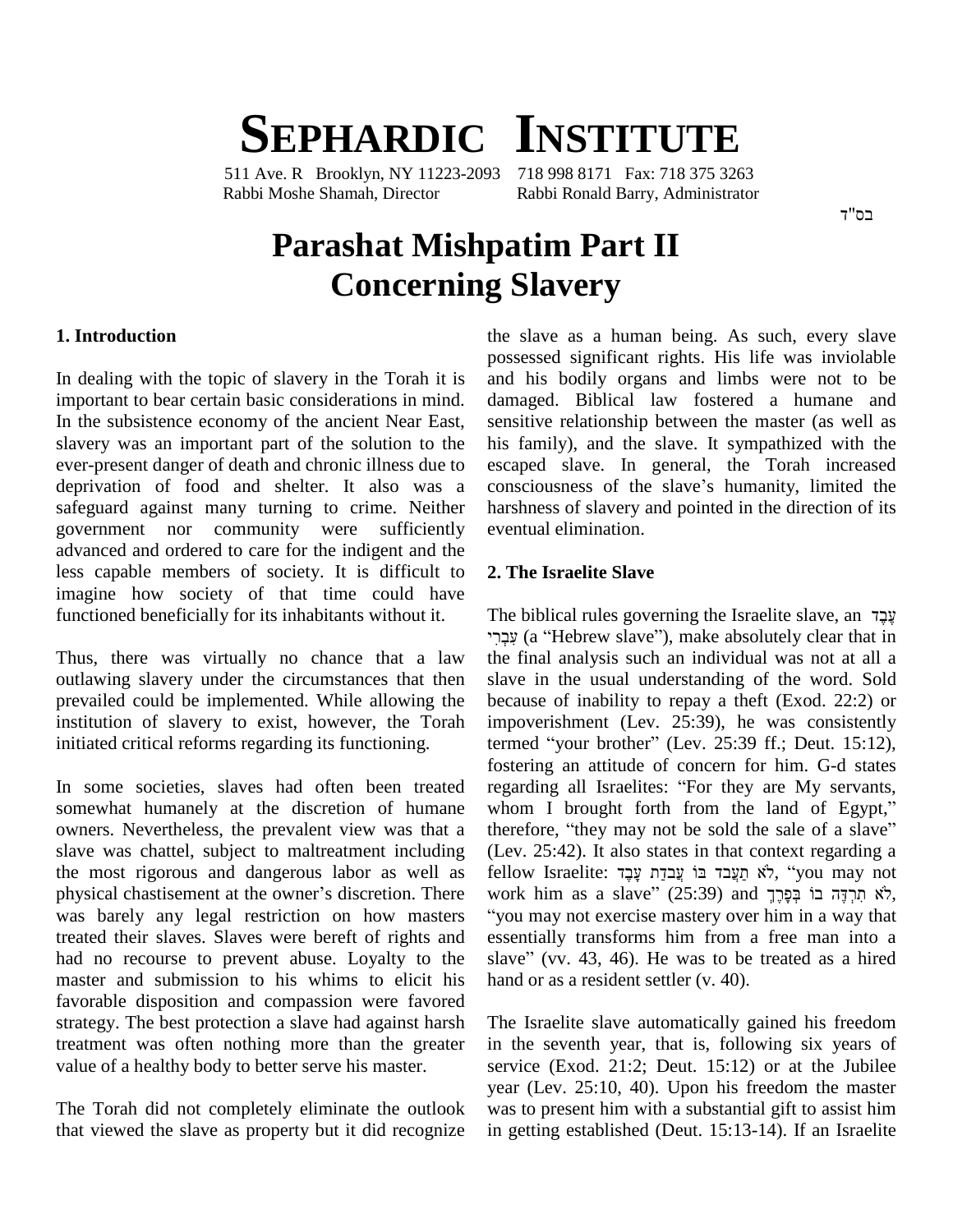sold himself to a non-Israelite, his relatives were required to redeem him (Lev. 25:47 ff.). In any event, assuming the latter sale took place under Israelite jurisdiction, the non-Israelite owner was required to the bl assuming the latter sale took place under Israelite with<br>jurisdiction, the non-Israelite owner was required to the<br>treat his Israelite "slave" as a yearly hireling and was (Ger prohibited from transforming him into a regular slave. articulates a foundational principle of the Torah: "for (See our study on Leviticus 25.)

When an Israelite sold his daughter (usually due to dire poverty and/or to provide her a secure future), the Torah insisted on a number of precedent-setting dire poverty and/or to provide her a secure future), the slat<br>Torah insisted on a number of precedent-setting is<br>conditions that substantially improved the girl's lot from what it would have otherwise been expected to conditions that substantially improved the girl's lot as op<br>from what it would have otherwise been expected to emplo<br>be (Exod. 21:7-11). Essentially, the "slave" situation slave was transformed into short-term domestic work as a household maid. It was officially understood that when she comes of age either the master or one of his sons would marry her (thus preventing sexual the when she comes of age either the master or one of his slave<br>sons would marry her (thus preventing sexual that<br>exploitation) and she would be treated "in accordance Israel sons would marry her (thus preventing sexual that exploitation) and she would be treated "in accordance Israel<br>with the rules of daughters" of free families. If the regar master or his son married another wife besides her, he was forbidden to provide her less than the basic rights of a married woman. These are defined as שְׁאֲרָה כְּסוּתָה יִעְנָתָה, generally translated as bodily sustenance (food), The *n* clothing and conjugal rights. The third term may mean killing "shelter" or "ointments." If neither master nor son should clothing and conjugal rights. The third term may mean chose to marry her and she had not been redeemed, lo "shelter" or "ointments." If neither master nor son show chose to marry her and she had not been redeemed, loc she must be allowed to go free – presumably at quality chose to marry her and she had not been redeemed,<br>she must be allowed to go free – presumably at<br>puberty – without payment. She could not be resold. hy puberty – without payment. She could not be resold.<br>In conclusion, we may say that the term עֲבָד ("slave")

for the Torah's concept of a Hebrew slave is a explanation of this detail in the following words, "for homonym with its use of the word in other contexts. for the Torah's concept of a Hebrew slave is a explanation<br>homonym with its use of the word in other contexts. he is his<br>The sages remark, "Whosoever purchases a Hebrew slave to homonym with its use of the word in other contexts. he is<br>The sages remark, "Whosoever purchases a Hebrew slave<br>slave is as if he purchased a master for himself" physi (*b. Qidd.* 20a).

## **3. The Non-Israelite Slave**

Regarding the non-Israelite slave, the Torah striking that brought about the slave's death may have prescribed a group of laws unprecedented in the resulted from the master's chastising him and, without ancient Near East. Despite the fact that such slaves were considered a monetary possession, salable and inheritable, they were categorically considered fellow human beings. If in chastising a non-Israelite slave the If the inheritable, they were categorically considered fellow<br>human beings. If in chastising a non-Israelite slave the If<br>master killed him, the Torah prescribes יָדוֹ נָקָם יִנָּקֵם human beings. If in chastising a non-Israelite slave the If the master killed him, the Torah prescribes וְקָם יָנָקָם its (Exod. 21:20), the victim "is to be fully avenged." is the This unusual usage is understood by the sages, as well as by most present-day scholars, to mandate the death When the slave's death was after a time, the master penalty for the perpetrator, which is seen as

"vindication" for the murdered man that requires no less than the life of the murderer. This is consistent "vindication" for the murdered man that requires no<br>less than the life of the murderer. This is consistent<br>with the fundamental Torah precept, "Whoever sheds less than the life of the murderer. This is consistent<br>with the fundamental Torah precept, "Whoever sheds<br>the blood of man, by man shall his blood be shed" (Gen. 9:6). The continuation of the latter verse the blood of man, by man shall his blood be shed"<br>(Gen. 9:6). The continuation of the latter verse<br>articulates a foundational principle of the Torah: "for (Gen. 9:6). The continuation of the latter articulates a foundational principle of the Toral<br>in the image of G-d did He create man." in the image of G-d did He create man."<br>The case of the master's culpability for killing his

slave is clearly referring to a non-Israelite slave. This fhe case of the master's culpability for killing his slave is clearly referring to a non-Israelite slave. This is indicated by use of the unqualified term עָבָד slave is clearly referring to a non-Israelite slave. This<br>is indicated by use of the unqualified term עֲבֶד (slave)<br>as opposed to עֲבֶד עִבְרִי (Hebrew slave) that was employed earlier in the chapter and by referring to the as opposed to עֲבֶד עִבְרִי (Hebrew slave) that was employed earlier in the chapter and by referring to the slave with the phrase הוא כספוֹ monetary possession" [v. 21]). Ibn Ezra points out that our passage cannot be taken as referring to an Israelite slave, for it would be inconceivable to have thought that such a person lost his standing as a fellow Israelite. Indeed, one who is "your brother," and regarding whom there is a command that he may not be treated as or transformed into a slave, cannot be the subject of this passage.

The *n-q-m* root, although generally associated with The  $n-q-m$  root, although generally associated with killing, is not otherwise used in place of saying, "he The  $n-q-m$  root, although generally associated with killing, is not otherwise used in place of saying, "he should be put to death." The reason this unique locution is employed in this case is because of the qualification that if the slave does not die within the day, לֹא יִקֵם ("he is not avenged" [v. 21]), that is, the master is not put to death, contrary to the law in standard cases of murder. The text provides the explanation of this detail in the following words, "for standard cases of murder. The text provides the he is his monetary possession." Hence, to prod the slave to work, the master may have resorted to physical chastisement, which was permitted, for that was the common way of disciplining slaves. (The sad situation of the times is reflected in the verse, "With words a slave is not disciplined; for though he situation of the times is reflected in the verse, "With words a slave is not disciplined; for though he understands, he does not respond" [Prov. 29:19].) The words a slave is not disciplined; for though he understands, he does not respond" [Prov. 29:19].) The striking that brought about the slave's death may have understands, he does not respond" [Prov. 29:19].) The striking that brought about the slave's death may have resulted from the master's chastising him and, without awareness, overdoing it, crossing a line without intending to do so.

If the slave dies promptly from the master's blow יִדוֹ ("And died under his hand") the presumption is that the master was aware that he might be killing<br>him and is accordingly subject to the death penalty.<br>When the slave's death was after a time, the master him and is accordingly subject to the death penalty. must be given the benefit of the doubt. Since the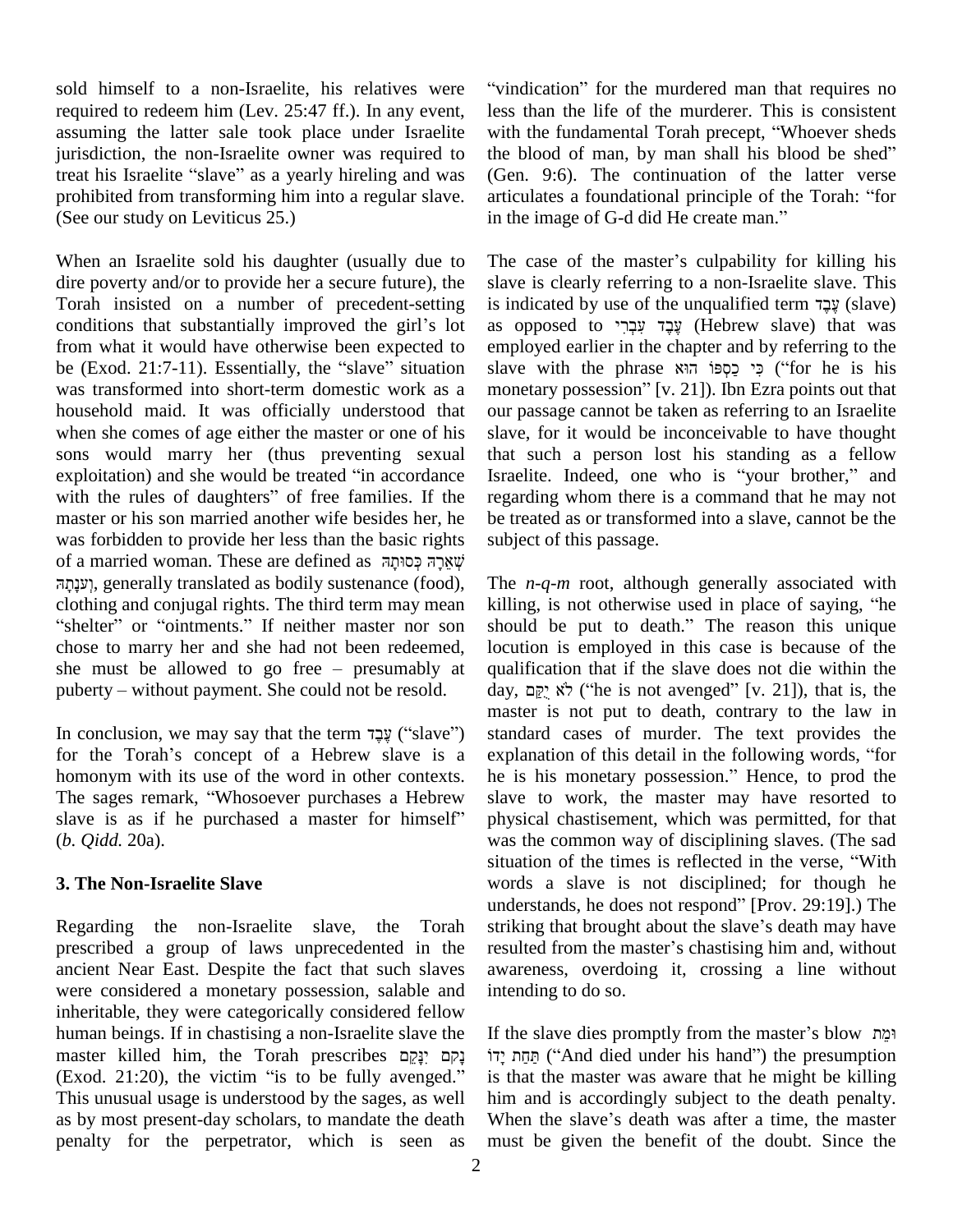master was permitted to strike him, it cannot then be assumed that he intended the death or should have been aware that he was killing his slave.

In the depth of peshat it must be acknowledged that a<br>
ime limit of twenty-four hours, or however long the (Deu<br>
Torah's intention of יוֹמֵיִם יַעֲמֹד if a day or suppe time limit of twenty-four hours, or however long the two he survivesî) is understood, cannot truly solve all the doubts related to this matter. The court is charged to avenge the victim and a master guilty of murder should be put to death, but a decision for the death penalty cannot be as definite as when the perpetrator (Deu<br>did not have a right to strike the victim to begin with. circu:<br>There is a "gray" area. The sacredness of human life Throu did not have a right to strike the victim to begin with. There is a "gray" area. The sacredness of human life must be considered with regard to the master's life as well. It obligates the court to use its judgment and avenge the victim in fairness to himself while also housel being fair to the master. Such a case cannot be termed ge the victim in fairness to himse<br>g fair to the master. Such a case canner<br>מוֹת as are the neighboring cases.

monetary possession" means that since the slave is of value to the master and the master suffers a loss when the slave dies, the general presumption is that the master did not intend to kill him. Only when death was relatively prompt do the scales tilt in favor of settlements, where it suits him; do not ill-treat him" guilt.

## **4. Other Laws Regarding the Non-Israelite Slave**

If a master destroyed his slave's eye or knocked out his tooth, the slave gained his freedom (21:26-27). By specifying "eye" and "tooth"  $-$  widely considered the most precious of those organs whose loss is non-lethal and the least precious, and each elaborated in a most precious of those organs whose loss is non-lethal return<br>and the least precious, and each elaborated in a expla<br>separate verse – the law obviously meant to extend the tacit principle to all bodily organs. In addition to the inherent fairness of such laws, they were powerful deterrents to abusive treatment.

Non-Israelite slaves of Israelites were to be brought into the covenant between G-d and Israel: "As for the homeborn slave and the one purchased from a foreigner, who is not of your seed, you must surely circumcise, homeborn and purchased alike; thus shall been<br>My covenant be in your flesh as an everlasting extra<br>covenant" (Gen. 17:12b-13). Undoubtedly, as the infor My covenant be in your flesh as an everlasting sages posit, slaves were not obligated in the full gamut of ritual law, but they were included to a significant degree.

Masters were commanded to have their slaves observe the sabbath as a day without labor. Indeed, the Deuteronomy version of the Decalogue states that a the sabbath as a day without labor. Indeed, the<br>Deuteronomy version of the Decalogue states that a<br>purpose of the sabbath day is "in order that your male Deuteronomy version of the Decalogue states that a<br>purpose of the sabbath day is "in order that your male<br>slave and your female slave may rest as you do" (Deut. 5:14). (In our study *On Decalogue Variants* we slave and your female slave may rest as you do"<br>(Deut. 5:14). (In our study *On Decalogue Variants* we<br>support the view that the latter constitutes the Torah's original formulation of the Decalogue.)

Slaves were to be included in family rejoicing on occasions of voluntary offerings at the sanctuary (Deut. 12:12, 18) and on festivals (16:11, 14). When circumcised, the slave joined in the Passover sacrifice. Through observing the sabbath and celebrating festivals and special occasions with the master and his family, slaves were transformed into a part of the household. household.<br>In a historic innovation, the Torah mandates, "You

It is also possible that the phrase "for he is his tis discorder of her is his escaped to you from his master" (Deut. 23:16). The is his escaped to you from his master" (Deut. 23:16). The shall not hand over to his master a slave who has In a historic innovation, the Torah mandates, "You shall not hand over to his master a slave who has escaped to you from his master" (Deut. 23:16). The Israelite with whom the slave sought refuge, or more probably the court or civil authority is charged with Israelite with whom the slave sought refuge, or more<br>probably the court or civil authority is charged with<br>the following responsibility: "He shall live with you in your midst in any place he may choose among your the following responsibility: "He shall live with you in<br>your midst in any place he may choose among your<br>settlements, where it suits him; do not ill-treat him" (v. 17). In a law that ran contrary to all previous codes, this extraordinary formulation, rare for its expansiveness, appears designed to ensure that society acknowledge its ongoing humanitarian obligations to protect and assist the erstwhile slave.

> From the time of the classic sages, this law of not returning a runaway slave to his master has been explained as qualified in various ways. There was tacit acknowledgement that involuntary slavery could not coexist with such a broad regulation that applied in all cases. A slave who chose to be free would merely have to escape from his master and go to the neighbor or to the court or local civil administration!

> Many view this law as limited to slaves who escaped from outside the region or from non-Israelite masters. Even if this were the case, the law would still have been a major innovation. It should be noted that extradition treaties covering escaped slaves had been in force among states in the region.

> However, difficult as it may be for society to fulfill this law without some qualification, we may wonder: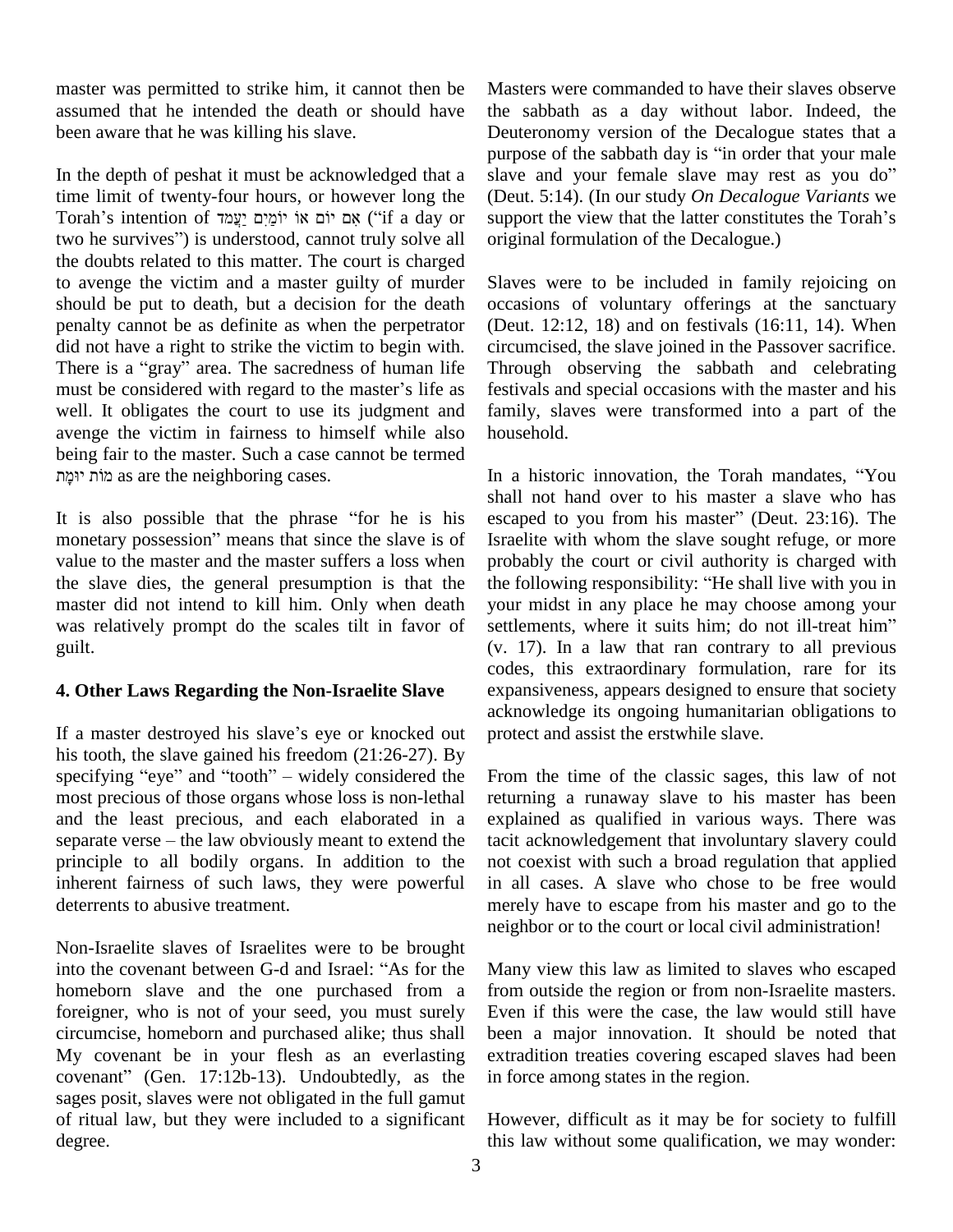Did the Torah formulate this law without a stated qualification precisely to leave the literal reading of it in the idealistic mode? In this manner the Torah would have subtly expressed its view on involuntary servitude: Only slaves who chose to remain with their masters had to do so. In any event, this law was an murder" begins the section of interpersonal innovation of the greatest magnitude. In neighboring cultures, one who harbored or assisted an escaped slave or did not properly report him to his master or to the authorities, was uniformly subject to harsh penalties, often death. The Torah reversed a practice that was widely and vigorously reinforced in neighboring societies. The expanded statement prescribing that Israelite society be supportive of the runaway slave reflects this fact.

For historical perspective it should be recalled that the U.S. Congress passed and President Millard Fillmore appreciate the Torah's essential abolishment of true signed the Fugitive Slave Law in 1850, which mandated the return of escaped slaves even from the free states. It also provided for drafting citizens into a posse to capture escapees and allowed suspected blacks to be seized without a jury trial. Surely it was an act anomalous with the forward movement of house of bondage." American sensibilities and law, but it does provide perspective on how deeply attached slaveholders may have been to the institution of slavery.

When thinking about the biblical view concerning from s First.<br>When thinking about the biblical view concerning from s<br>slavery, Job's words of human brotherhood and the H recognition of the moral demand to treat the slave as a slavery, Job's words of human brotherhood and<br>recognition of the moral demand to treat the slave as a<br>fellow human being spring forth: "Did I ever reject the just cause of my manservant or my maidservant when they contended with me? What then would I do when G-d rises up; When He calls me to account, what would I answer Him? Is not He who made me in Israeli<br>the stomach made him, did not One form us both in law<br>the womb?" (Job 31:13-15). Decale the stomach made him, did not One form us both in

The foregoing concerns a non-Israelite slave. Nothing comparable is to be found in the pre-Torah literature of the ancient Near East. In summary, we may say that in the Torah, slavery as it was previously known was officially terminated and the seeds were planted for its eventual elimination.

#### **5. Location of the Hebrew Slave Passage**

The first subject addressed after the introductory verse to our section  $-$  "And these are the ordinances"  $-$  is the case of the Hebrew slave. One might have thought that the section would begin with an elaboration of the the case of the Hebrew slave. One might have thought<br>that the section would begin with an elaboration of the<br>most serious violation against one's fellow man – מַכֵּה the section would begin with an elaboration of the<br>t serious violation against one's fellow man – מֲכֵה<br>with the case of homicide. This would follow the ess most serious violation against one's fellow man – מַכֵּה<br>אִישׁ וָמֵת, the case of homicide. This would follow the Decalogue's sequence wherein "You shall not אִישׁ וָמֵת, the case of homicide. This would follow the Decalogue's sequence wherein "You shall not murder" begins the section of interpersonal relationships. However, laws concerning the homicide commandment follow the passage about the Hebrew slave.

The general explanations have been that the laws of slavery are first because of the great value the Torah places on the human dignity of the slave and the importance of treating him properly.This is especially the case since the Israelites had so recently been redeemed from slavery and were expected to be extra the case since the Israelites had so recently been<br>redeemed from slavery and were expected to be extra-<br>sensitive to a slave's plight. The Israelites should now redeemed from slavery and were expected to be extra-<br>sensitive to a slave's plight. The Israelites should now<br>appreciate the Torah's essential abolishment of true slavery as regards members of the nation of Israel. In addition, beginning the section with this law corresponds with the opening pronouncement of the Decalogue in which G-d mentions the benefaction, who brought you forth from the land of Egypt, the Decalogue in which G-d<br>"who brought you forth fr<br>house of bondage."

These are unconvincing explanations. Of course human dignity is important, but concern for life comes first. True, the Israelites had recently been redeemed from slavery, but then why begin the ordinances with the Hebrew slave, while laws pertaining to the non- Hebrew slave are not addressed until much later, subsequent to considerable intervening subject matter? After all, the Egyptian bondage that should motivate the Israelites to more humane treatment of slaves is much more analogous to the case of non-Israelite slaves. Indeed, this is the focus of the sabbath law in the Deuteronomy formulation of the Decalogue.

It should be noted that only the laws concerning the Hebrew slave are elaborated before ʺʮʒʕʥ ˇʩʠʑ ʤ˗ʒʮʔ, the laws having to do with homicide (Exod. 21:12), focusing the question on that topic alone. Laws concerning the non-Hebrew slave appear in the generally expected order.

Following is a conjecture that may answer this question. The most notable scriptural application of the slave laws concerning Israelites is found in Jeremiah 34. Shortly before the destruction of Judea